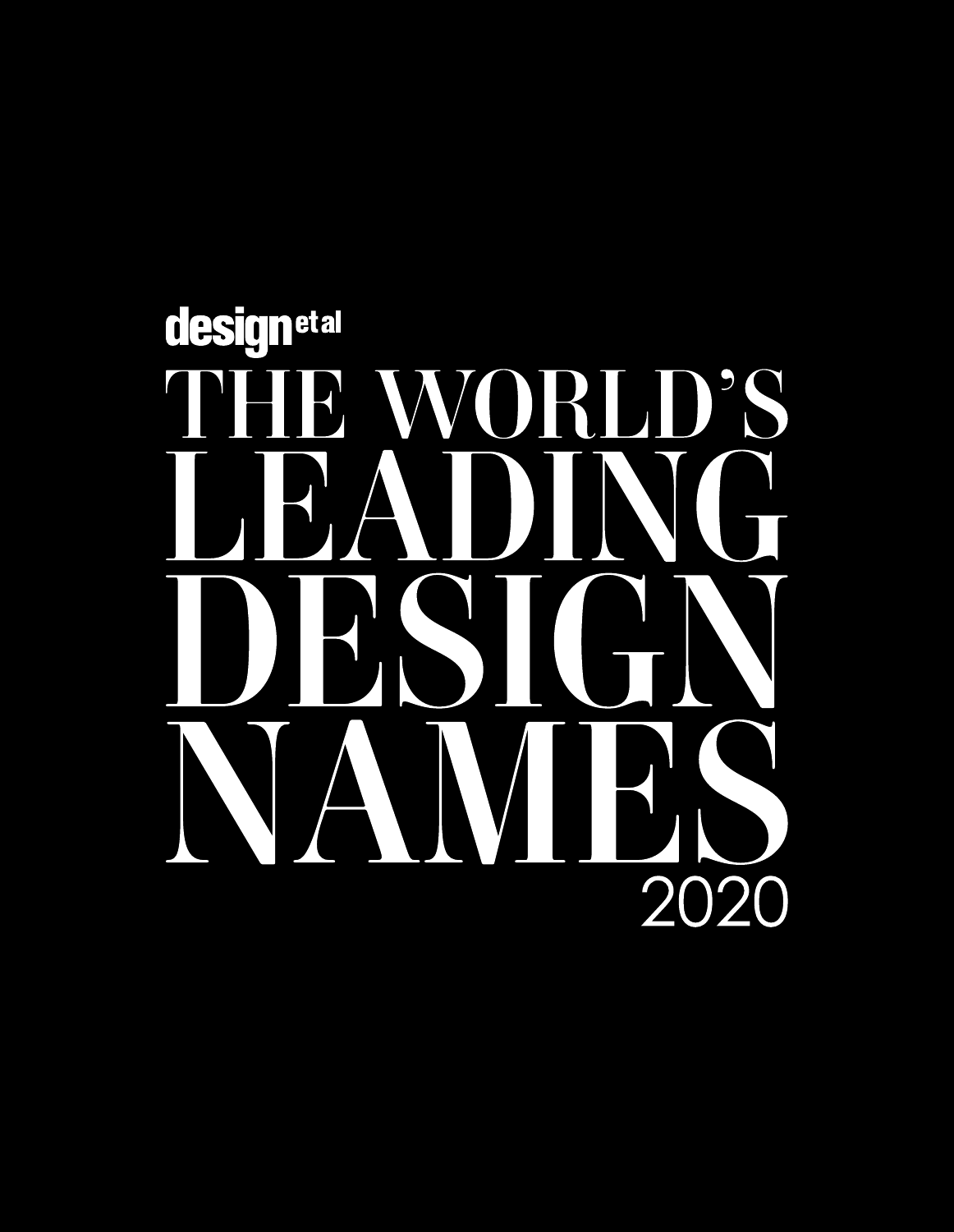

**KATE BARAKOVSKA** MODA INTERIORS CREATIVE DIRECTOR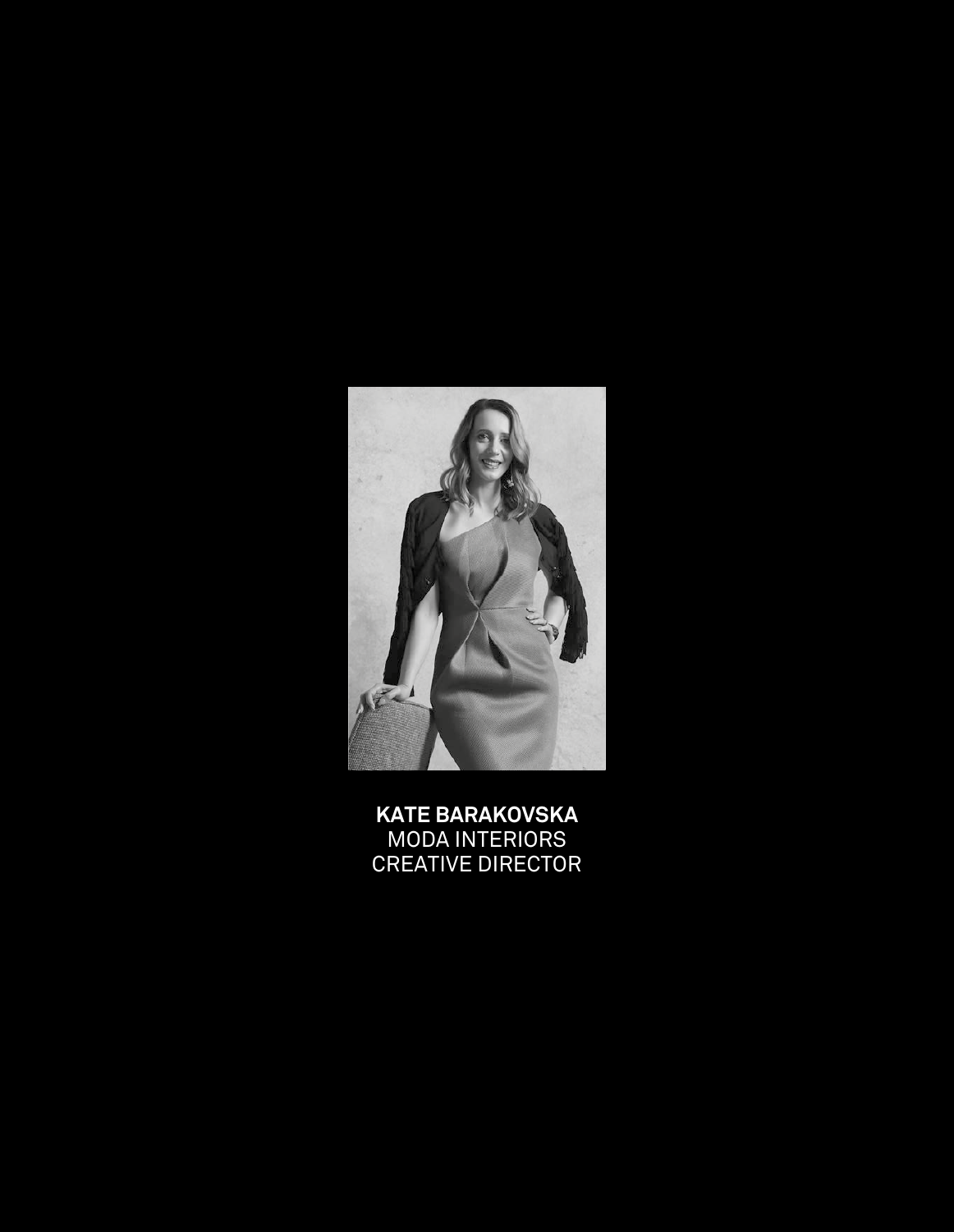



**"Design is mainly moving towards innovative materials combined with technology and sustainability. Up and coming designers will be looking at new materials based on recycling, natural materials, alternative technologies and a well balanced approach between nature and technologies."**

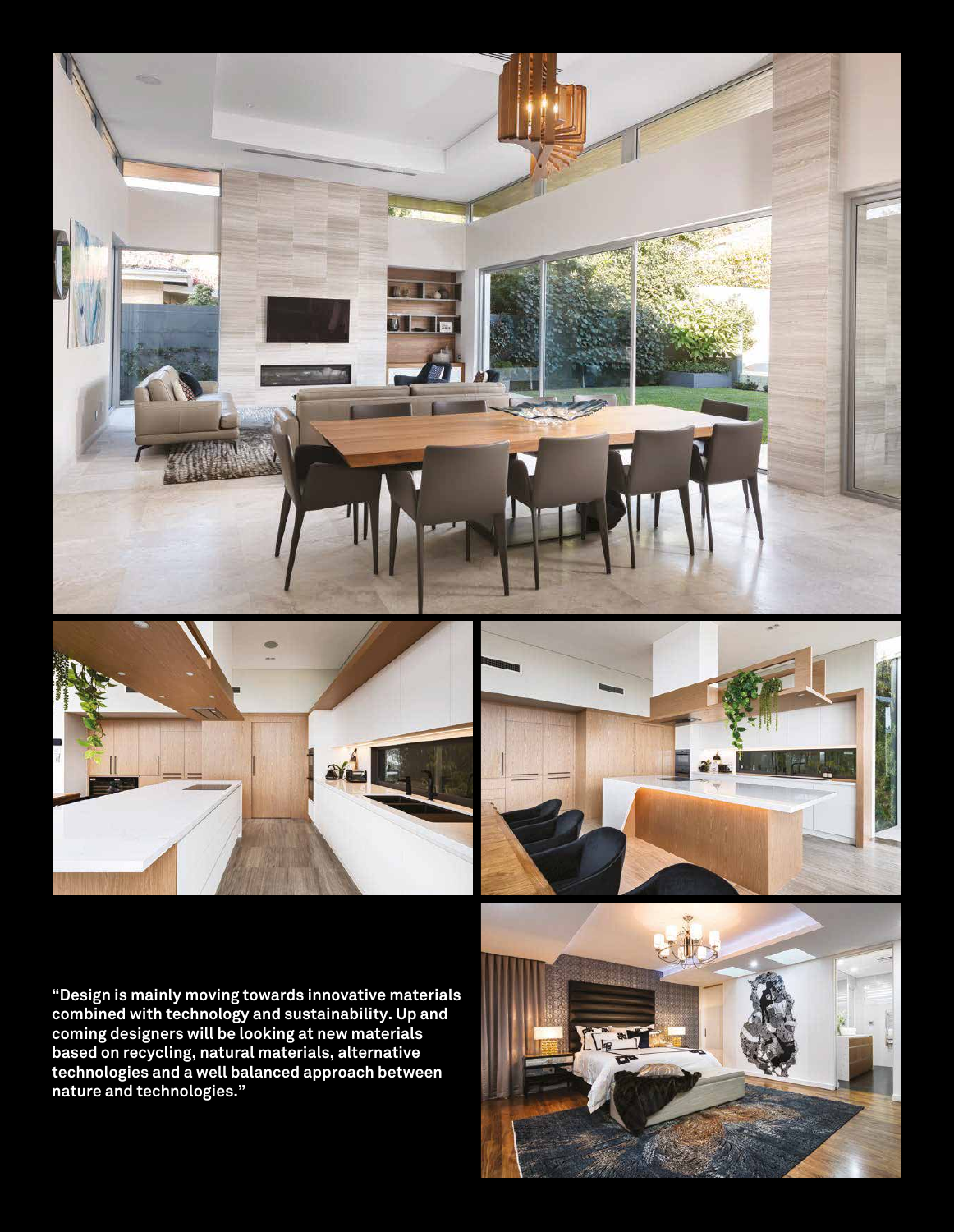Taking the guess and legwork out of any interior design or renovation, Moda Interiors have ensured their project management is structured to provide each client with ease and an enriching experience. The team, led by Creative Director, Kate Barakovska, possess a vast array of skills and endeavour to create dream homes that transcend their clients expectations.

# **Tell us a little about your background in design (education, experience, etc)**

Kate Barakovska has a passion for creating elegant, made-to-measure living and work spaces for my client's. Kate Barakovska has twenty years of experience in the Interior Design Residential Interiors, and is committed to bringing the client's imagination to life. She is well versed in interpreting modern global trends and fusing them with a client's vision, budget, and expectations, to develop a perfect interior fit out. Kate Barakovska founded Moda Interiors in 1996 with the aim of providing client's with quality service, design expertise and a trusted team to deliver the desired results.

#### **How would you describe your personal design style?**

Liveable, elegant and curious, it is a blend of styles.

# **Where does your design inspiration come from?**

My design inspiration comes mostly from the worldly people I meet, the stories they tell and the experiences they bring to the table. From travel and client's cultural differences. I am so privileged to have worked with some truly amazing people from around the globe.

#### **In what direction do you feel that design is moving towards in a general sense?**

Design is mainly moving towards innovative materials, combined with technology and sustainability.

Up and coming designers will be looking at new materials based on recycling, natural materials, alternative technologies and a well balanced approach between nature and technologies.

### **If you could offer one piece of advice when it comes to design schemes, what would it be?**

If I could offer any advice it would be to allow your designer to push you out of your comfort zone to deliver better, and different than what you could achieve yourself. When it comes to design schemes - design for living, not for trends. Capture your lifestyle that reflects your past whilst living in the present and looking forward to the future. Allow for each space and room to tell a story and invite you in a unique way - do not settle for wasted real estate.

# **How important are The International Design & Architecture Awards?**

The International Design and Architecture Awards

are super important, especially for one to spread their wings beyond the boundaries of their home cities. It gives us the opportunity to compete amongst the best in the world and to see up close and personal the international talent that we are not normally exposed to. Very inspirational.

#### **What projects are you currently working on?**

I am currently working on thirty-eight residential projects and two commercial projects. They are a combination of renovations/new homes and styling.

# **What are your aims and goals for the next twelve months?**

In 2020 and beyond I will certainly be approaching design with a reuse, reduce and recycle in mind. Space planning is a huge part of my world - I believe there will be a strong focus on residences that incorporate working environments from home and multigenerational living homes. The need to provide clever solutions for interactive living.

In the next twelve months, my plan is to focus on high end ID consulting incorporating products and service for with exclusive offerings from international brands and artisans delivering to residences globally.

# **Final thoughts; tell us a little more about yourself and your daily inspirations:**

#### **Favourite Holiday Destination?** New York.

#### **Your favourite hotel, restaurant & bar?**

Hotel - Emirates Palace, Abu Dhabi. Restaurant - Tulip In Geelong West. Bar - Sky Bar at Marina Bay Sands Singapore.

#### **Your favourite book, film & song?**

Book - Losing my Virginity by Richard Branson. Film - The Green Mile. Song - Thinking Out Loud, Ed Sheeran.

# **Your favourite food and drink?**

Food - Authentic Macedonian. Drink - Gin and Tonic.

#### **Your favourite way to spend an afternoon?**

I am constantly busy, so my favourite is to spend quiet time with my husband and children at home.

# **If you weren't a designer, what would you be?**

If I was not a designer I would definitely be a Social Worker or a Psychologist. I am all about helping people and giving. I receive a great deal of satisfaction by being able to change people's lives through my language of design.